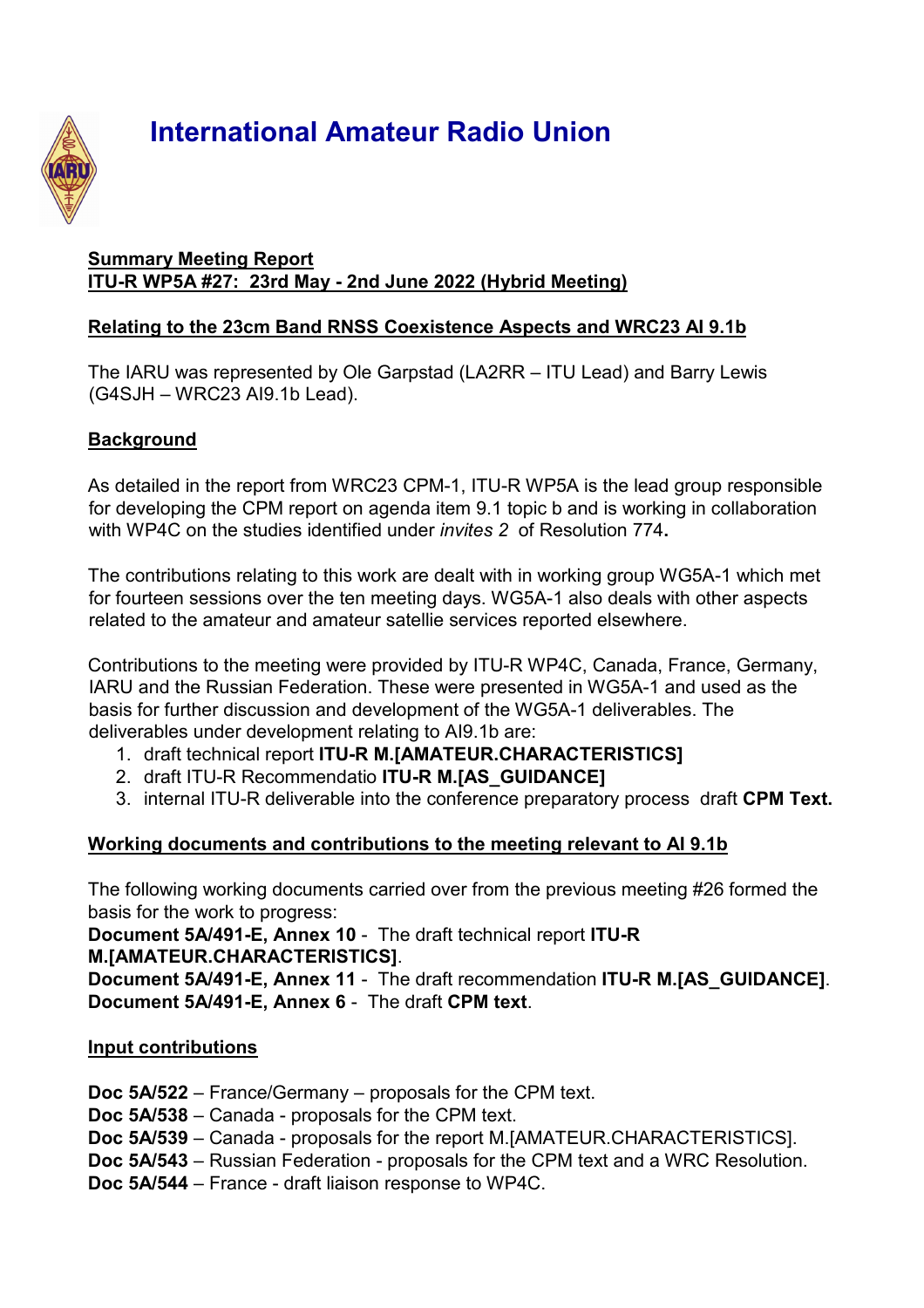**Doc 5A/545** – France – proposals for the recommendation.

**Doc 5A/556** – WP4C Liaison statement.

**Doc 5A/557** – IARU - proposals for the CPM text.

**Doc 5A/577** – Germany - proposals for the "Guidance" recommendation.

#### **IARU objectives**

The IARU provided one contribution to this meeting regarding the CPM text and participated in all the discussions concerning the deliverables under development. The key objective was to ensure that the amateur and amateur satellite services are represented and reflected accurately and in a balanced way in the discussions and deliverables.

## **Meeting Activity**

a) CPM Text relating to WRC23 agenda item 9.1b:

WP5A is identified as the responsible group for providing the CPM text for the CPM report developed ahead of the WRC providing a summary of the studies carried out in the study period since the last WRC and the methods to satisfy the agenda item. However for WRC agenda item 9 issues, specific methods for amending the Radio Regulations are not proposed (as this is normally out of scope for an agenda item 9 topic). Finalising this work was the top priority for this meeting to meet the deadlines for development of the CPM report by the ITU-R.

The text was completed taking into account all the contributions and adopted for work by the ITU-R CPM report rappoteurs. For the IARU it was important to reflect the results of the studies in a way that avoids discussion of the specifics (e.g.interference distances and so on) as it didn't seem possible to properly reflect adequately all the elements in the relatively short CPM text.

IARU attempted to bring in the aspect of low probability of interference due to the relatively low usage of the band (<2% of a year) but this was not accepted as it had not been a part of the WP4C studies. However with no specific mention of interference distances the IARU is satisfied with the text going forward. The text also identifies the development of the recommendation [AS\_GUIDANCE] as the deliverable to satisfy the agenda item.

## b) Report M.[AMATEUR.CHARACTERISTICS]:

It is now agreed that this report will not reflect the details of the studies underway in WP4C (see the report from WP5A meeting #26). As a result all the material introduced at the last meeting relating to the WP4C activity was removed. As a result of the "<2% of a year" topic not accepted in the CPM text development the IARU proposed a short text to be added to the draft report to provide the detail on how this figure is reached. The meeting agreed to add this in the relevant section of the report and it will need to be mirrored in the information provided to WP4C (It is mentioned in the liaison response to WP4C). Work will continue on this report at the next meeting.

## c) Recommendation ITU-R M.[AS\_GUIDANCE]

Focus has now shifted to this draft recommendation which will provide guidelines to administrations to ensure the protection of the RNSS primary allocation from the secondary amateur and amateur satellite services. A compilation of all the contributions was made on the (previously undiscussed) document from meeting #26 and drafting group